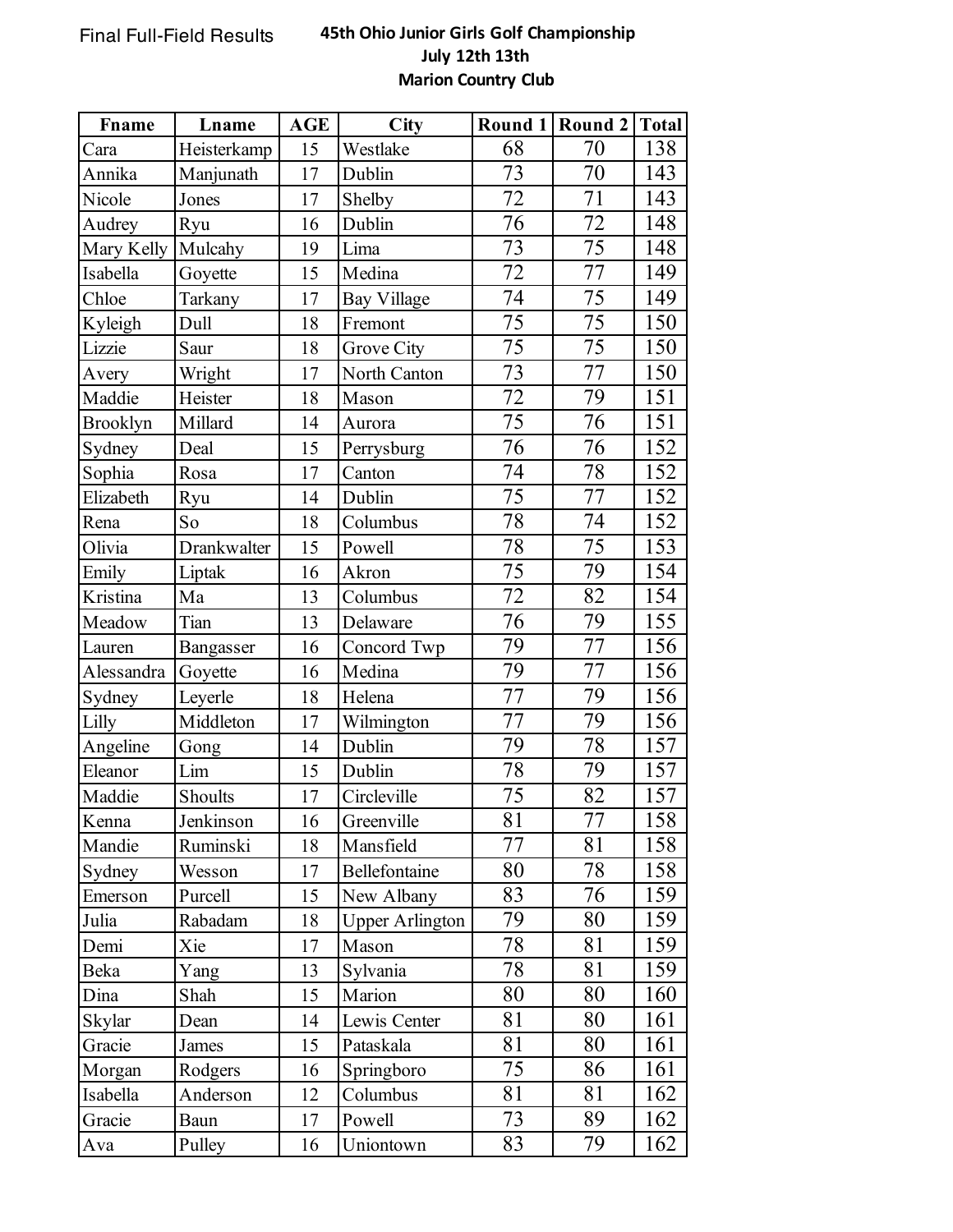## Final Full-Field Results **45th Ohio Junior Girls Golf Championship July 12th 13th Marion Country Club**

| Fname          | Lname          | AGE | City          |    | Round 1 Round 2 | <b>Total</b> |
|----------------|----------------|-----|---------------|----|-----------------|--------------|
| Payton         | Donnelly       | 16  | Curtice       | 75 | 88              | 163          |
| Zoe            | Luebbers       | 16  | Cincinnati    | 80 | 83              | 163          |
| Erin           | Mulcahy        | 19  | Lima          | 79 | 84              | 163          |
| Reagan         | Nolan          | 18  | Columbus      | 79 | 85              | 164          |
| McKenzie       | Miller         | 15  | Hilliard      | 83 | 82              | 165          |
| <b>Bridget</b> | Mulcahy        | 16  | Lima          | 79 | 86              | 165          |
| Cammy          | Reed           | 14  | Fairview Park | 81 | 84              | 165          |
| Lorna          | Zhang          | 13  | Gahanna       | 80 | 85              | 165          |
| Hayley         | Dye            | 17  | Delaware      | 83 | 83              | 166          |
| Kaitlin        | Kormuth        | 16  | Solon         | 82 | 85              | 167          |
| Grace          | Strickland     | 18  | Xenia         | 89 | 78              | 167          |
| Ella           | Wong           | 16  | Pepper Pike   | 84 | 83              | 167          |
| Anna           | Coccia         | 16  | New Albany    | 83 | 85              | 168          |
| Rachel         | DiDonato       | 18  | Akron         | 85 | 83              | 168          |
| Erin           | Strouse        | 16  | Louisville    | 86 | 82              | 168          |
| Audrey         | Keplar         | 16  | Orient        | 82 | 87              | 169          |
| Maura          | Murphy         | 15  | Marion        | 84 | 85              | 169          |
| Avery          | Thompson       | 15  | Heath         | 88 | 81              | 169          |
| Abrielle       | Nikolaidis     | 16  | Canton        | 82 | 88              | 170          |
| Ellie          | McNutt         | 17  | Gahanna       | 82 | 89              | 171          |
| Caroline       | Thompson       | 16  | Montgomery    | 88 | 83              | 171          |
| Riley          | McKenzie       | 16  | Crooksville   | 84 | 88              | 172          |
| Bella          | Saur           | 15  | Grove City    | 85 | 87              | 172          |
| Nicole         | Xie            | 17  | Mason         | 86 | 86              | 172          |
| Elly           | Deibel         | 18  | Lancaster     | 85 | 88              | 173          |
| Halle          | Ellis          | 16  | Uniontown     | 89 | 84              | 173          |
| Lainey         | Kathrein       | 17  | Mansfield     | 79 | 94              | 173          |
| Anastasia      | Nikolaidis     | 18  | Canton        | 84 | 89              | 173          |
| Sammi          | Miller         | 15  | Sugarcreek    | 87 | 87              | 174          |
| Addie          | Yarbrough      | 15  | Dublin        | 88 | 86              | 174          |
| Kate           | Kramer         | 17  | Columbus      | 89 | 87              | 176          |
| Dakota         | Riley          | 15  | Powell        | 90 | 87              | 177          |
| Abby           | Thompson       | 17  | Heath         | 86 | 91              | 177          |
| Jayne          | <b>Bernard</b> | 17  | Youngstown    | 92 | 88              | 180          |
| Samantha       | DeMuesy        | 17  | Clinton       | 92 | 88              | 180          |
| Eva            | Lim            | 12  | Gahanna       | 89 | 91              | 180          |
| <b>Brynna</b>  | Mardis         | 17  | Xenia         | 91 | 91              | 182          |
| Sarah          | Anderson       | 17  | Ashland       | 91 | 93              | 184          |
| Emma           | Kim            | 16  | Columbus      | 90 | 94              | 184          |
| Sammie         | Spach          | 17  | Pataskala     | 95 | 89              | 184          |
| Ceci           | Coccia         | 13  | New Albany    | 92 | 93              | 185          |